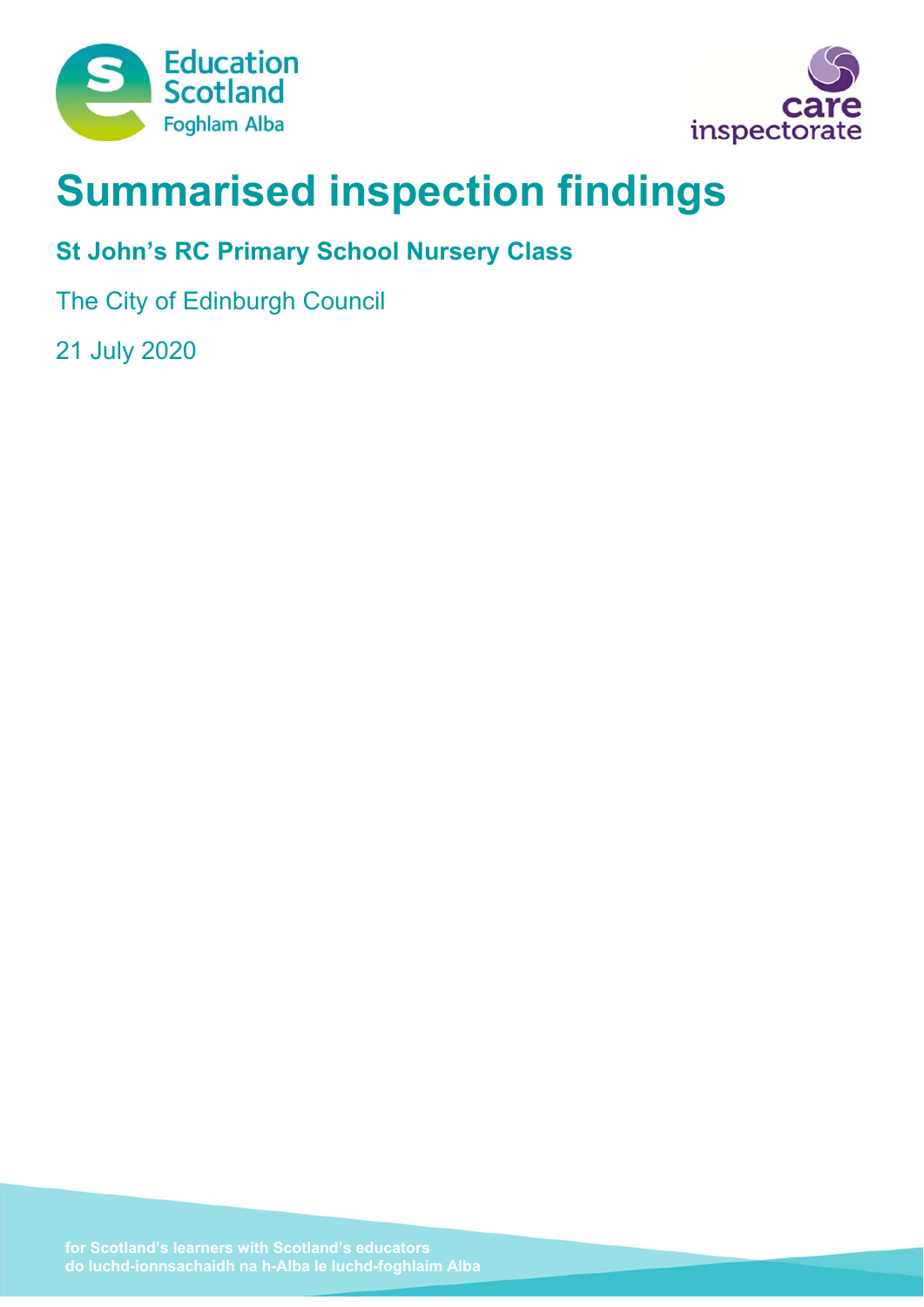# Key contextual information

St. John's RC Primary School Nursery Class provides early learning and childcare (ELC) for a maximum of 55 children at any one time. Children aged two to five years attend either morning or afternoon sessions. The new, purpose built nursery class connects to the main school building. There are separate playrooms for children aged two-three, and for children aged three-five. Both playrooms have direct access to a secure, shared outdoor area. At the time of inspection, there were 75 children on the roll. The team moved into the new purpose built premises in 2019. The nursery class accesses areas of the school, such as the P1 classroom play area.

| 1.3 Leadership of change                                                                                                                                                                                                                                                                                                                                                                                                                                             | satisfactory |
|----------------------------------------------------------------------------------------------------------------------------------------------------------------------------------------------------------------------------------------------------------------------------------------------------------------------------------------------------------------------------------------------------------------------------------------------------------------------|--------------|
| This indicator focuses on working together at all levels to develop a shared vision for change<br>and improvement which reflects the context of the setting within its community. Planning for<br>continuous improvement change should be evidence-based and clearly linked to strong<br>self-evaluation. Senior leaders should ensure that the pace of change is well judged and<br>appropriate to have a positive impact on outcomes for children. The themes are: |              |
| developing a shared vision, values and aims relevant to the setting and its community                                                                                                                                                                                                                                                                                                                                                                                |              |

- strategic planning for continuous improvement
- implementing improvement and change
- The nursery team developed their vision, values and aims with parents and stakeholders to reflect their new context. An attractive display shares their vision and values with visitors. Their aim of providing a safe, happy and welcoming environment is evident in the work of the team. Practitioners should explore how their vision and values can inform more fully all aspects of their work. Planned work to develop their curriculum rationale could support this. It will be important to ensure that the vision and values are meaningful and accessible to young children, parents and stakeholders.
- The nursery team has worked together through a period of significant change. The team has moved into a large purpose built area, within the wider school campus. The number of practitioners working with children has doubled. The nursery class also offers a new service to families of children aged two-three. Practitioners have improved their teamwork and are now beginning to communicate more effectively. The team discusses improvements at short, weekly meetings and in-service days. Practitioners are beginning to use a range of national guidance, such as How good is our early learning and childcare? and Building the Ambition to support their reflections. The team is at an early stage of using self-evaluation effectively to identify and drive improvements. The senior leadership team should support practitioners to become more confident in using self-evaluation for self-improvement. Practitioners should improve their skills and confidence in evaluating the impact of any changes on children's learning and development. This should help the team to continue to meet all children's needs. Practitioners, working in partnership with the school staff, should develop opportunities for children to take on leadership roles.
- Through transition and sharing practice visits, the team has engaged well within the cluster, and with local authority officers. Practitioners are enthusiastic about their responsibilities. These include administrative tasks and a few leadership roles. Team members have enjoyed accessing a range of professional learning opportunities to support their interests. Roles, responsibilities and professional learning opportunities do not yet progress improvement priorities. Senior leaders are at an early stage of developing a culture of improvement across the whole team. The development of a specific nursery improvement plan is positive. The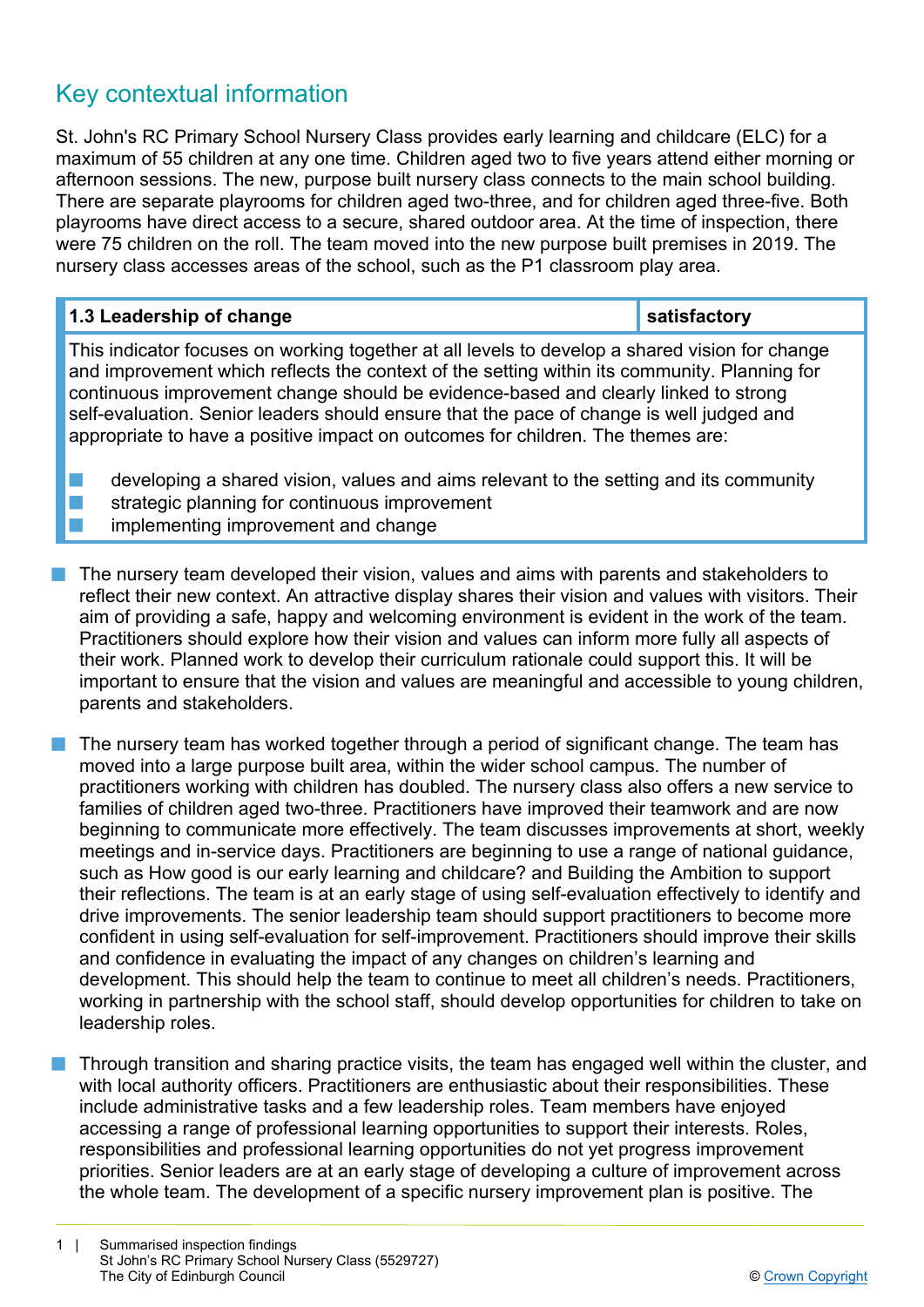headteacher now needs to ensure that improvement priorities lead to positive outcomes. The senior leadership team also needs to strengthen monitoring and quality assurance arrangements. Practitioners should continue to engage in deeper professional dialogue to reach a shared understanding of pedagogy. This will support a more consistent approach across both playrooms.

The nursery team gathers the views of parents and carers using questionnaires. Practitioners take some account of the views of parents and children in their work. Parents are aware of, and regularly informed about, improvement priorities. The nursery team should work with children, families and stakeholders to shape, identify, lead and evaluate improvements over time.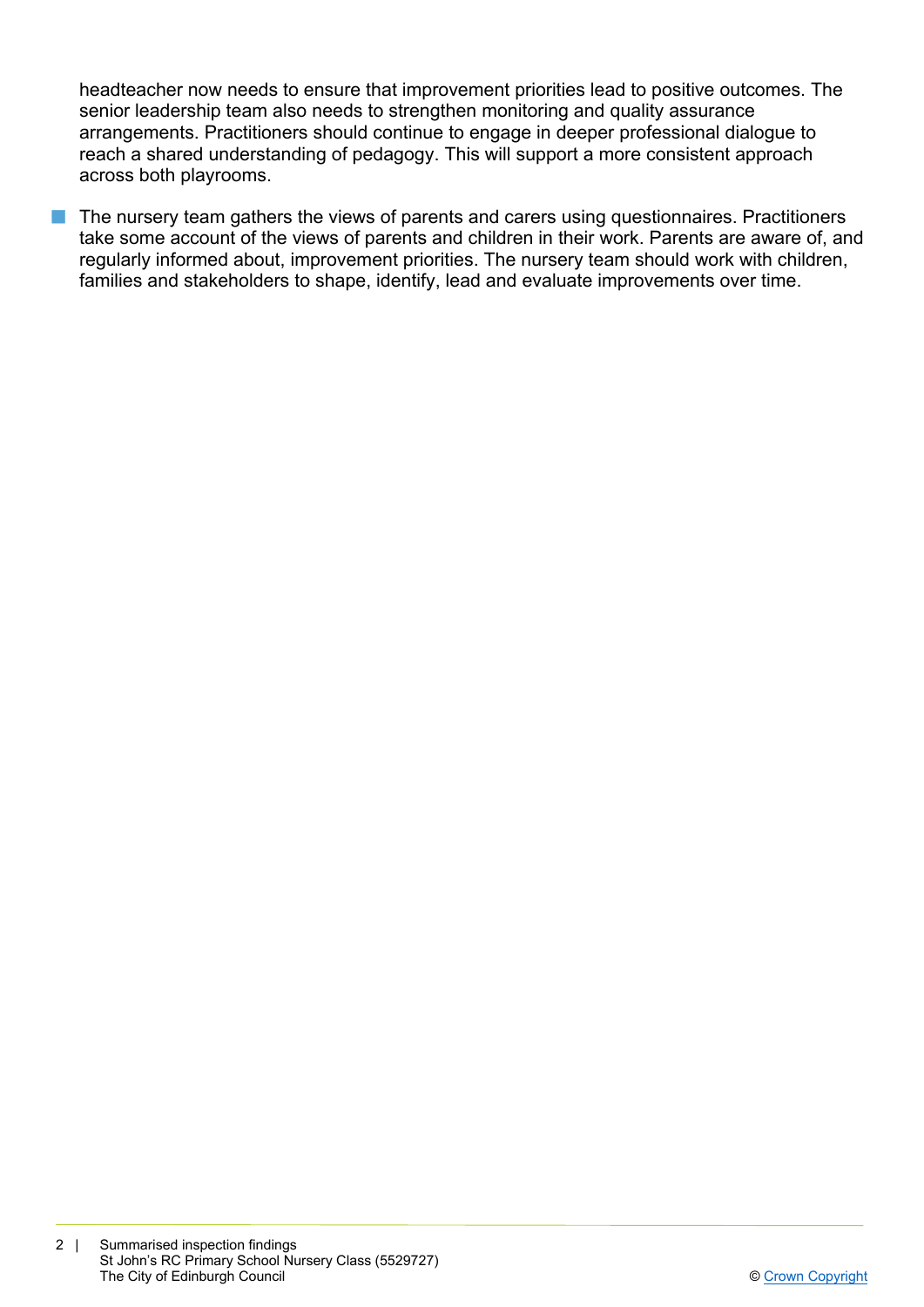# **2.3 Learning, teaching and assessment in the satisfactory in the satisfactory**

This indicator focuses on ensuring high quality learning experience for young children. It highlights the importance of a very good understanding of child development and early learning pedagogy. Effective use is made of observation to inform future learning and identify the progress made. Children are involved in planning for their own learning. Together these ensure children's successes and achievements are maximised. The themes are:

- learning and engagement
- quality of interactions
- effective use of assessment
- planning, tracking and monitoring

# **Children aged two-three**

Practitioners in the 'starfish' playroom are patient, calm, consistent and understanding. The team interacts positively with children and interprets children's actions, emotions and words appropriately. Practitioners are skilled in developing children's motivations and interests and use these to inform their planning of learning. They should now develop further their planning, with a focus on developing children's skills through their interests.

# **Children aged three-five**

- n In the 'seahorse' playroom, reciprocal relationships between practitioners and children are warm. Practitioners know children and families well. The majority of children are engaged and motivated as they play in the interesting outdoor space. Practitioners encourage children to play and follow their interests at their own pace. At times, a few children find it difficult to join in or sustain concentration on activities at busy times within the indoor spaces. Practitioners should use their interactions to support all children to engage fully in their learning.
- $\blacksquare$  A few practitioners support and extend children's play, as they position themselves at children's level. A few practitioners use open questions well to engage children in purposeful conversations to support their learning. Most practitioners interact sensitively and responsively to encourage children to try new things and build their confidence. Throughout the session, practitioners need to take every opportunity to develop children's learning in more depth. The team needs to identify the knowledge and skills children require to learn through play, to help practitioners ensure that children's learning is progressive and consolidated well.
- Most children make independent choices from the available resources, both indoors and outdoors. The wide range of resources and flexible spaces in which to learn nurtures children's discovery and creativity. Practitioners need to model the use of a few resources to help children know how they can apply and extend their skills. A few children enjoy using the interactive whiteboard to play simple games. As planned, practitioners should integrate a wider range of digital technology into their daily practice to help enhance children's learning. Practitioners should involve children and engage them more frequently in identifying their next steps in learning and evaluating their own progress. This should support children to better understand themselves as learners.
- Practitioners know children well as individuals. They understand children's stage of development and individual interests. They should continue to improve their observation skills to develop further how they support all children's learning. Key workers record regular observations of children at play in their online journals. Children's next steps do not yet always reflect what children would benefit from learning next. Parents have the opportunity to share these journals at home. As planned, senior leaders should support the team to develop their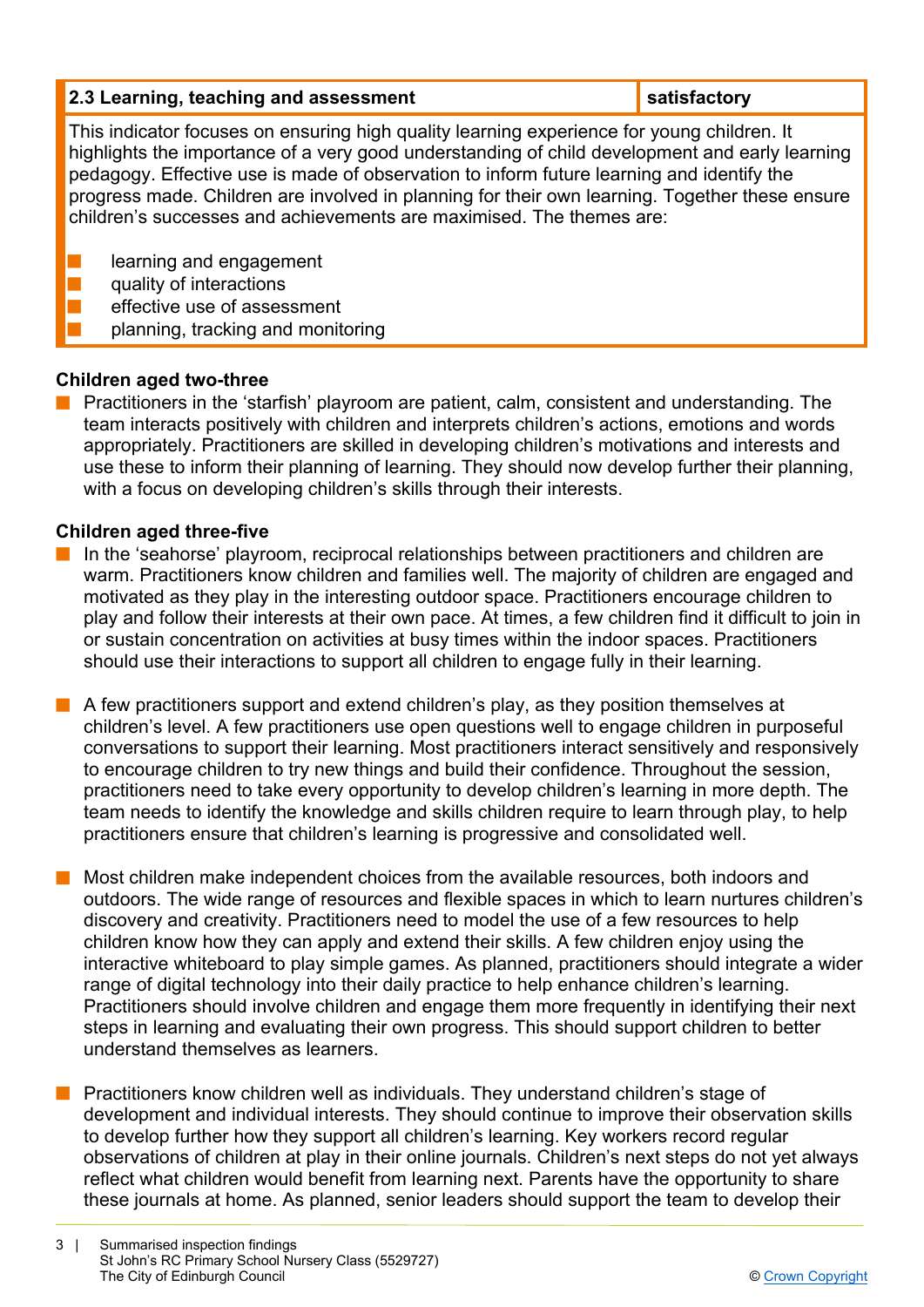skills and confidence in capturing children's progress over time. Practitioners should involve and engage children in identifying their next steps in learning and evaluating their progress more frequently using learning journals. This will support children to understand themselves as learners.

The team uses local authority documentation to track and monitor children's progress in literacy, numeracy, and health and wellbeing. Through regular assessments, staff identify accurately small groups of children who require focused work in literacy and numeracy. Additionally, the nursery teacher identifies and supports effectively individuals and groups who need any challenge or support. To build capacity across the team, all practitioners should develop their skills and confidence in using assessment approaches to inform their planning, tracking and monitoring of children's learning.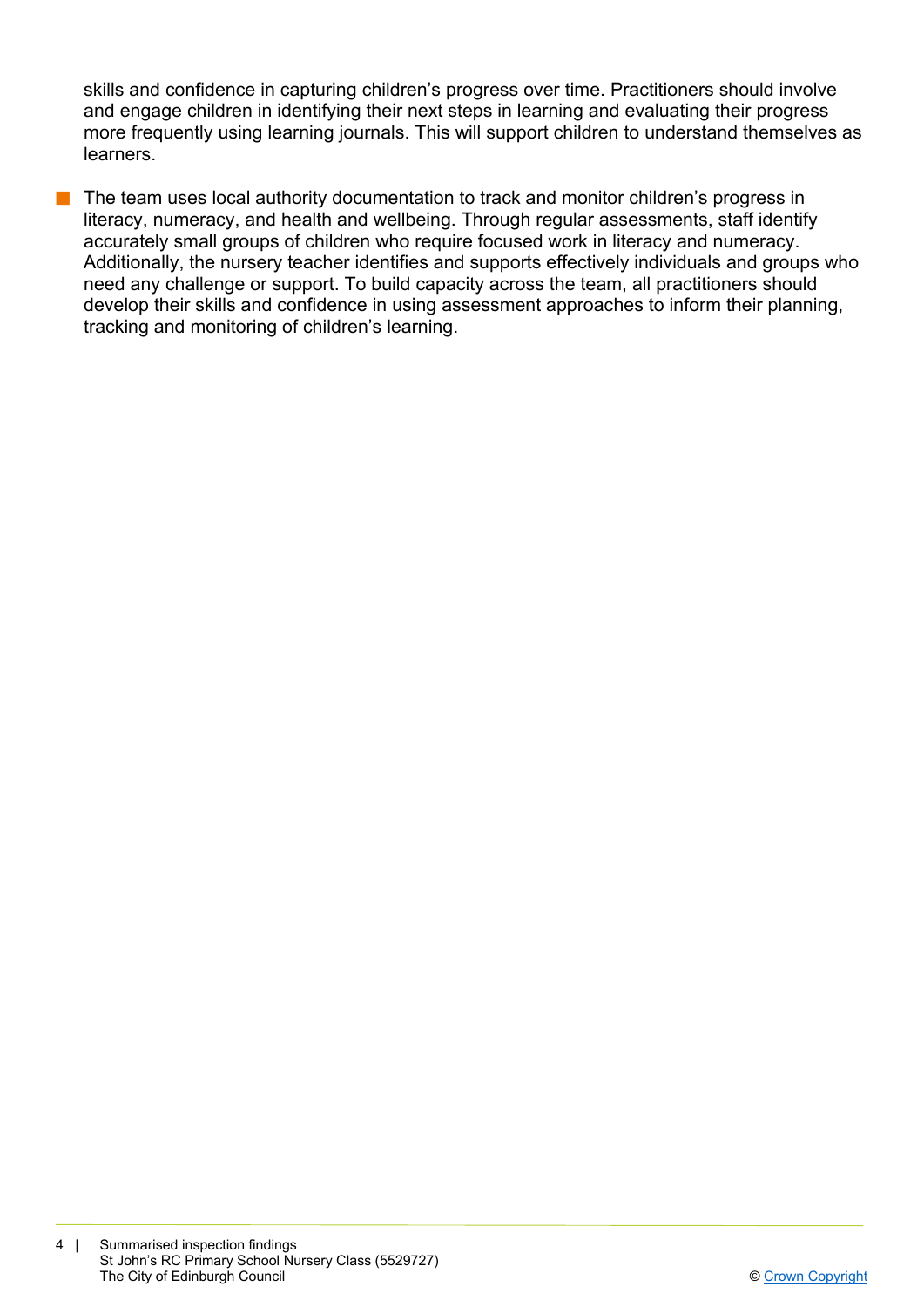# **2.2 Curriculum: Learning and development pathways**

- **n** Practitioners provide a curriculum that takes good account of Curriculum for Excellence experiences and outcomes and is based on play. The nursery team provides a good range of play experiences.
- $\blacksquare$  As planned, senior leaders and practitioners should work with children, families and community partners to create a curriculum rationale. This should support the team to work together to develop a shared understanding of their pedagogy. It should also further develop links with the school and wider community, for example nursery children participating in whole school initiatives.
- $\blacksquare$  The nursery teacher has introduced 'curriculum coffee mornings' for families. Parents and practitioners share what children are learning through play at nursery at these events. As planned the whole team should work together to continue and develop further this work.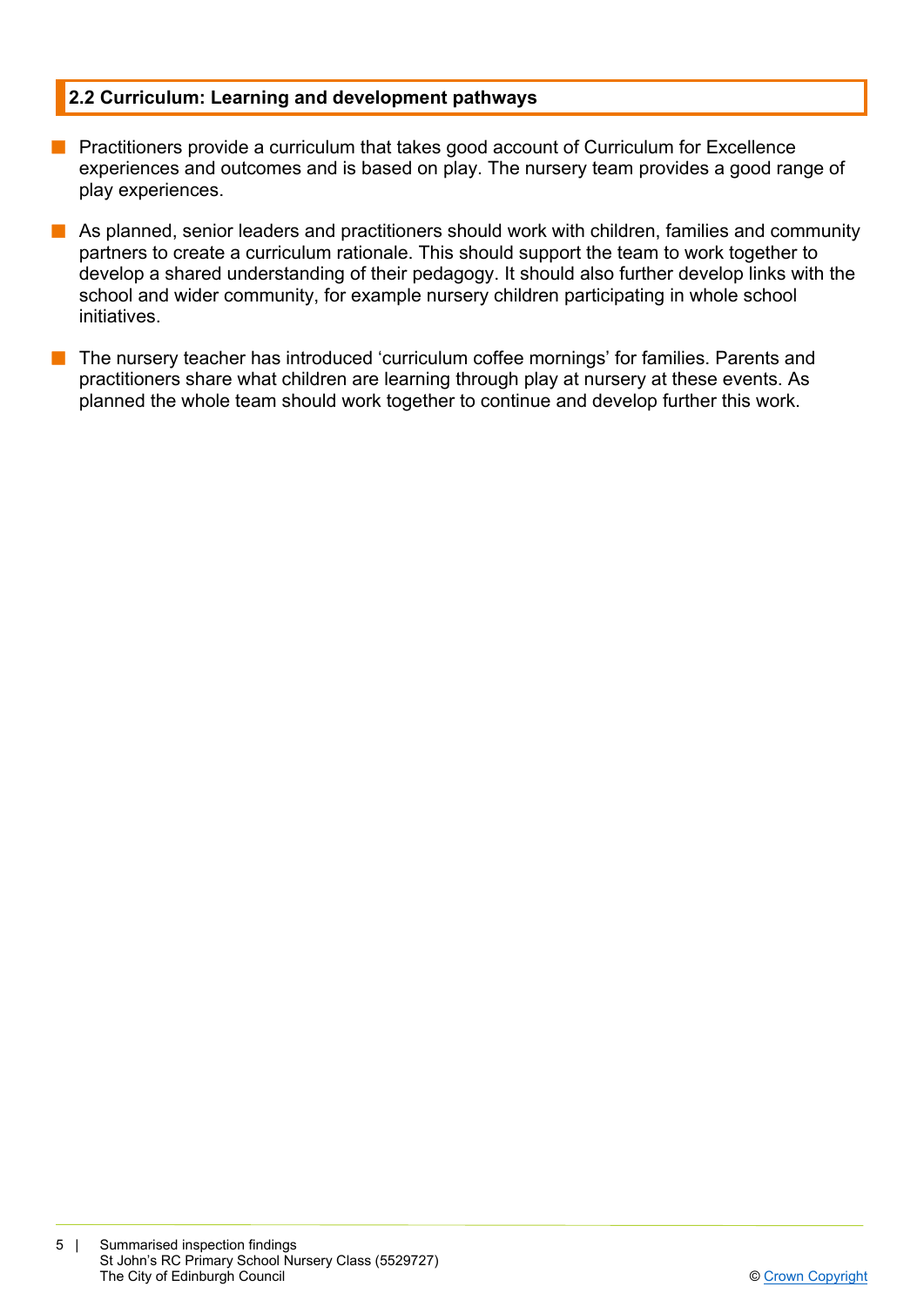# **2.7 Partnerships: Impact on children and families – parental engagement**

- **n** Partnerships with parents are a positive feature of practice in the nursery class. Practitioners develop warm, caring and respectful relationships with families. This helps them to get to know children well. The team shares useful information with families through daily conversations. This helps to reassure parents, whilst also ensuring smooth transitions for children into the playroom each morning. The team needs to continue engaging parents fully in children's transition between playrooms and at the end of the day.
- **n** Practitioners share information about children's learning in the nursery using a good range of approaches. These include informal interactions, children's online learning journals and planned opportunities to meet with members of the team. 'Stay and play' sessions and events such as the popular family 'World Book Day' walk encourage parents and children to learn together. Home visits for under threes and fun, informal literacy workshops engage parents and children well in sharing rhymes and stories. Parents and carers show high levels of participation in events and fundraising within the nursery. The team should continue to build on this positive work. As planned, practitioners should develop further a wider range of ways to support parental engagement in children's learning.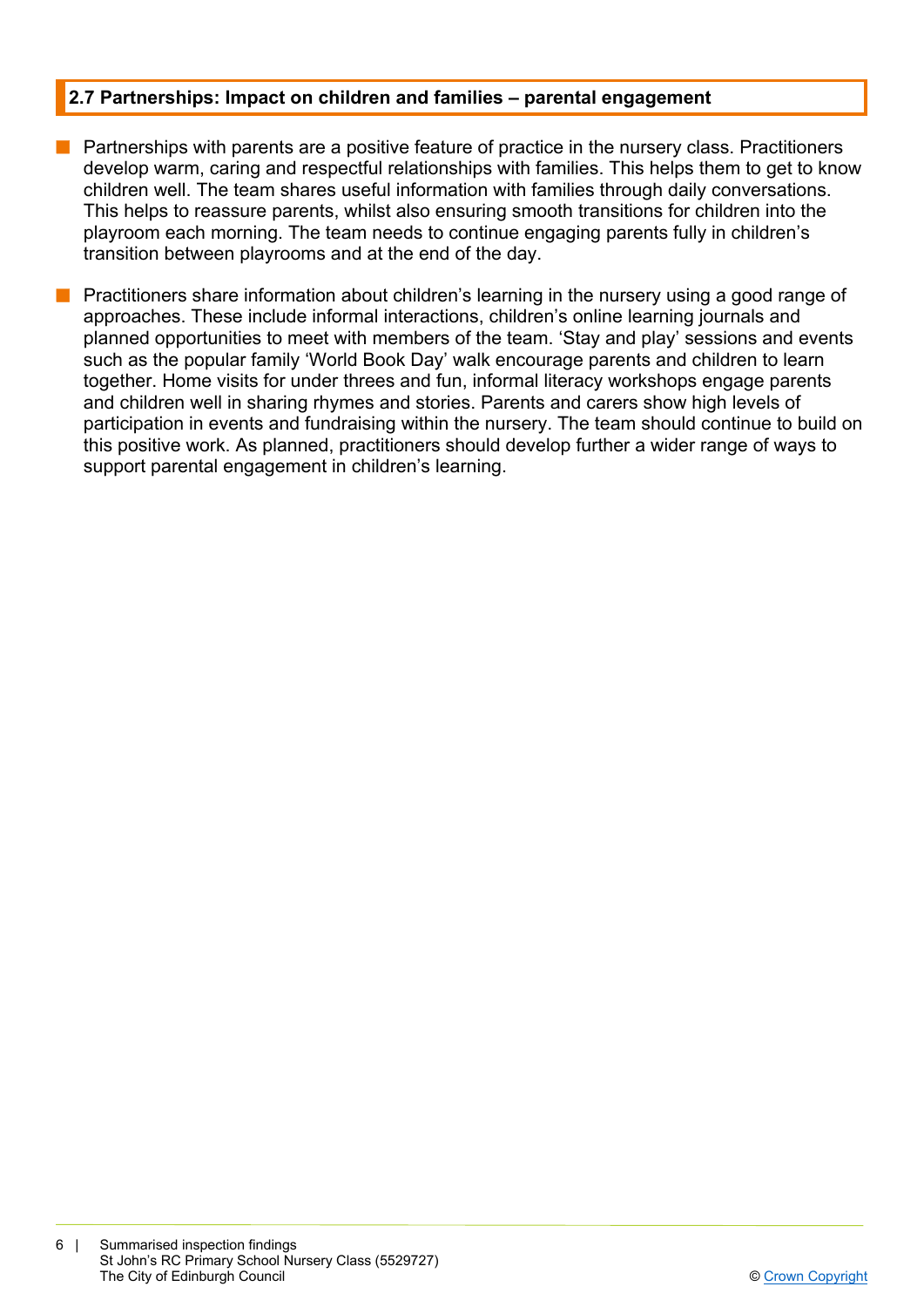# **2.1 Safeguarding**

■ The setting submitted self-evaluation information related to child protection and safeguarding. Inspectors discussed this information with relevant staff and, where appropriate, children. In addition, inspectors examined a sample of safeguarding documentation. Areas for development have been agreed with the setting and the education authority.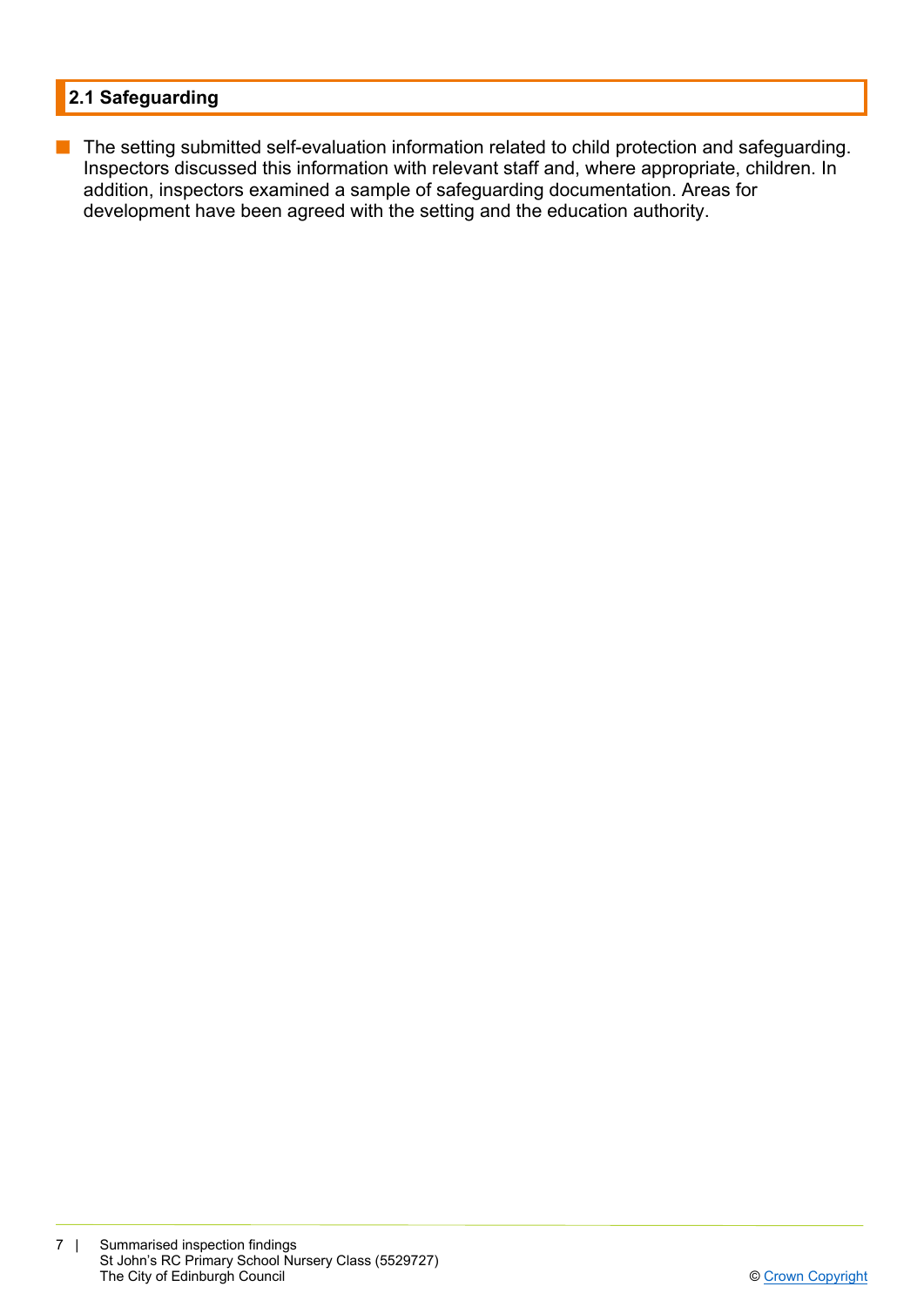# **3.1 Ensuring wellbeing, equality and inclusion good**

This indicator reflects on the setting's approach to children's wellbeing which underpins their ability to achieve success. It highlights the need for policies and practices to be well grounded in current legislation and a shared understanding of the value of each individual. A clear focus on wellbeing entitlements and protected characteristics supports all children to be the best they can be and celebrates their successes and achievements. The themes are:

 $\blacksquare$  wellbeing

- $\blacksquare$  fulfilment of statutory duties
- inclusion and equality

**n** Practitioners provide a safe, welcoming and respectful environment for children and their families. Parents say they are happy with the care and support children receive from practitioners. The team are kind and attentive in their interactions with children. As a result, relationships are trusting and open. Practitioners have worked well together to enable children to begin to work more independently between the playroom and outdoor area. Most children interact well with one another and are responsive, inclusive and caring. They support others well to get ready for outdoor play or find resources together.

n Practitioners use the wellbeing indicators effectively to support children's understanding of their wellbeing. Most children have a well-developed awareness of safety. They challenge themselves well to balance, slide and roll down slopes outside. The team needs to work with school colleagues to implement a risk/benefit approach to outdoor learning. Most children demonstrate having a good awareness of how to keep themselves healthy. They have a good understanding of nutrition as they use the 'eat well plate' to plan snack menus. Children are ready for increased opportunities to prepare and serve food to one another. Children enjoy the autonomy of deciding where and when to play. They benefit from daily well-planned activities to develop their fine and gross motor skills. Most children are beginning to understand and explain their feelings. A few practitioners support children to work together to resolve conflicts over sharing resources and space. As planned, closer links with whole school work on rights based approaches should enhance this work.

n Overall, the team has a good understanding of the statutory duties required to deliver early learning and childcare. Practitioners understand the importance of, and their role in, keeping children safe. Overall, snacks are healthy and careful attention is paid to handwashing and hygiene.

n Practitioners know the children and their families very well. They follow advice and guidance from partner agencies, such as speech and language therapists and other health service professionals, to bring about improvements for individual children. They take careful account of the individual needs of children, using home visits for children under three to personalise flexible transitions.

**n** Practitioners encourage children to develop an early awareness of diversity through learning about a range of celebrations across a variety of cultures and religions. They should continue to explore how they can engage children further in learning about diversity and equality.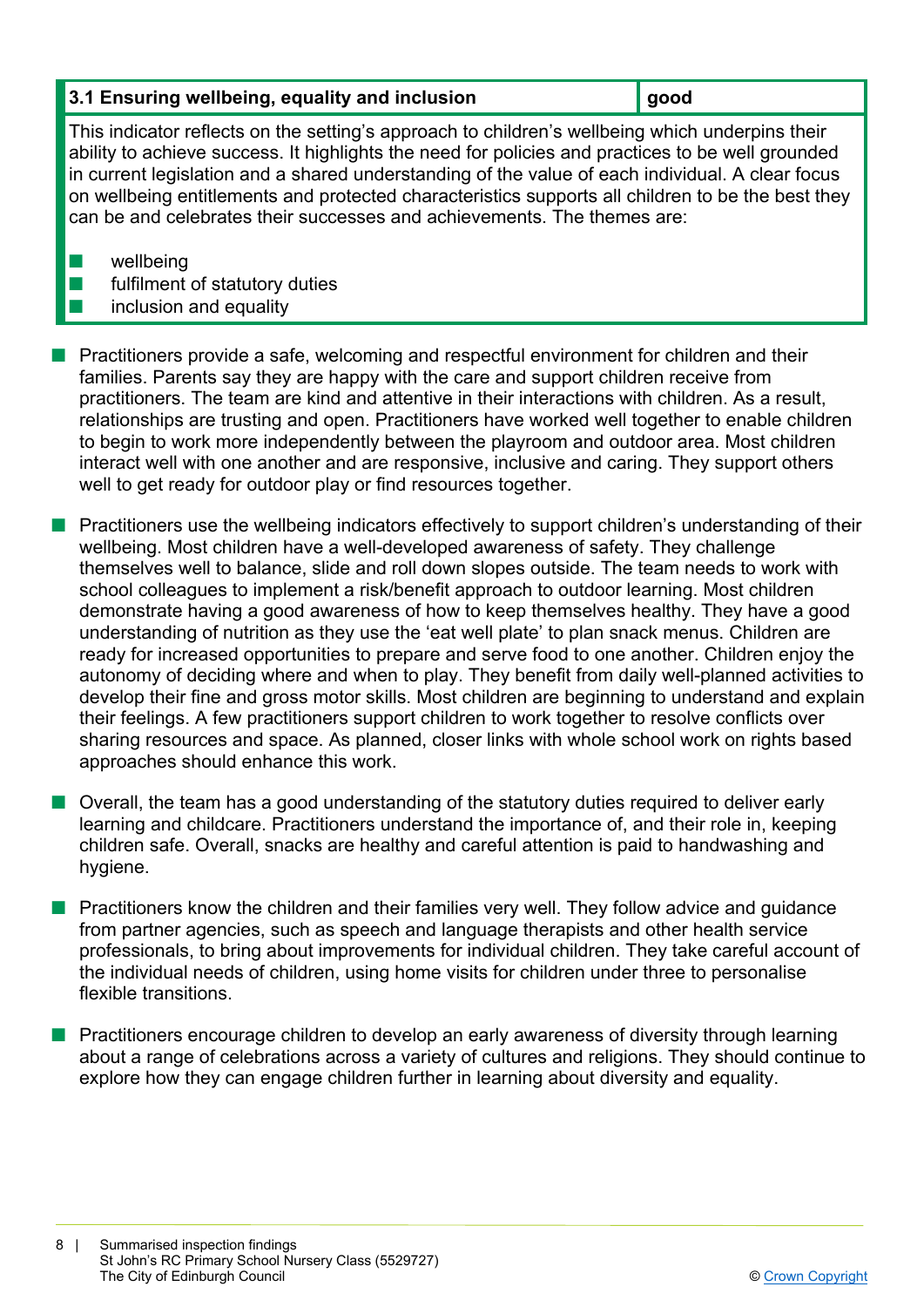# **3.2 Securing children's progress and a set of the security of the set of the set of the set of the set of the set of the set of the set of the set of the set of the set of the set of the set of the set of the set of the s**

This indicator relates to the development and learning of babies, toddlers and young children. It requires clear understanding of early learning and development and pedagogy. It reflects the integrated way young children learn and the importance of experiences and development happening on an individual basis within a supportive, nurturing and stimulating environment. High quality early learning and childcare contributes significantly to enhancing children's progress and achievement as they grow and learn. It can benefit all children by closing the attainment gap and ensuring equity for all. It is about the holistic nature of development and learning ensuring these foundations are secure in order to achieve future attainment success. The themes are:

- **n** progress in communication, early language, mathematics, and health and wellbeing
- $\blacksquare$  children's progress over time
- $\blacksquare$  overall quality of children's achievement
- $\blacksquare$  ensuring equity for all children

# **Children aged two to three**

n Children aged two to three are making good progress in communication, early language, mathematics, and health and wellbeing. Most children form secure and emotionally resilient attachments as a result of consistently positive, nurturing interactions. They develop their coordination, movement, curiosity and discovery well as they explore the outdoor space. Most children are developing good early communication and language skills as they mirror and listen to others. They have fun with language through song and rhyme. Children are motivated and engaged in verbal and non-verbal interactions, sensory experiences and mark making activities. They are developing an awareness of number in the world around them, as they explore readily cause and effect and mathematical concepts outdoors.

# **Children aged three to five**

- $\blacksquare$  Most children are making good progress in their early language and communication development. Children are confident conversationalists, who articulate their own thoughts, ideas, feelings and preferences. Through daily storytelling sessions, children explore the meaning of stories and make connections between text, illustrations and the spoken word. Children are now ready for a stronger focus on early mark making using a wider range of tools. This should support a few children to challenge themselves to add more detail.
- Most children are making satisfactory progress in building numeracy and mathematic skills. All children are encouraged to use numbers for counting during the session, for example whilst selecting snack. Most children have a developing awareness of early information handling as they display results of surveys. A few children name two-dimensional shapes with ease as they play simple games. Most children do not yet count frequently for a purpose, or apply frequently their developing numeracy skills through free play.
- n Most children are making good progress in health and wellbeing. Children are confident, and are independent in their own care routines. They have a good understanding of the benefits of healthy food choices, hand washing and tooth brushing. Most children approach adults for help with ease, both within and out with their identified key groups. All children participate in outdoor play where they are developing good control of their balance and movement as they move their bodies in a range of ways. Children require gentle reminders to follow the agreed nursery rules and care for resources. Most children are ready to be more involved in the preparation of food such as cooking and baking. This should provide opportunities for them to be more actively involved and take responsibility.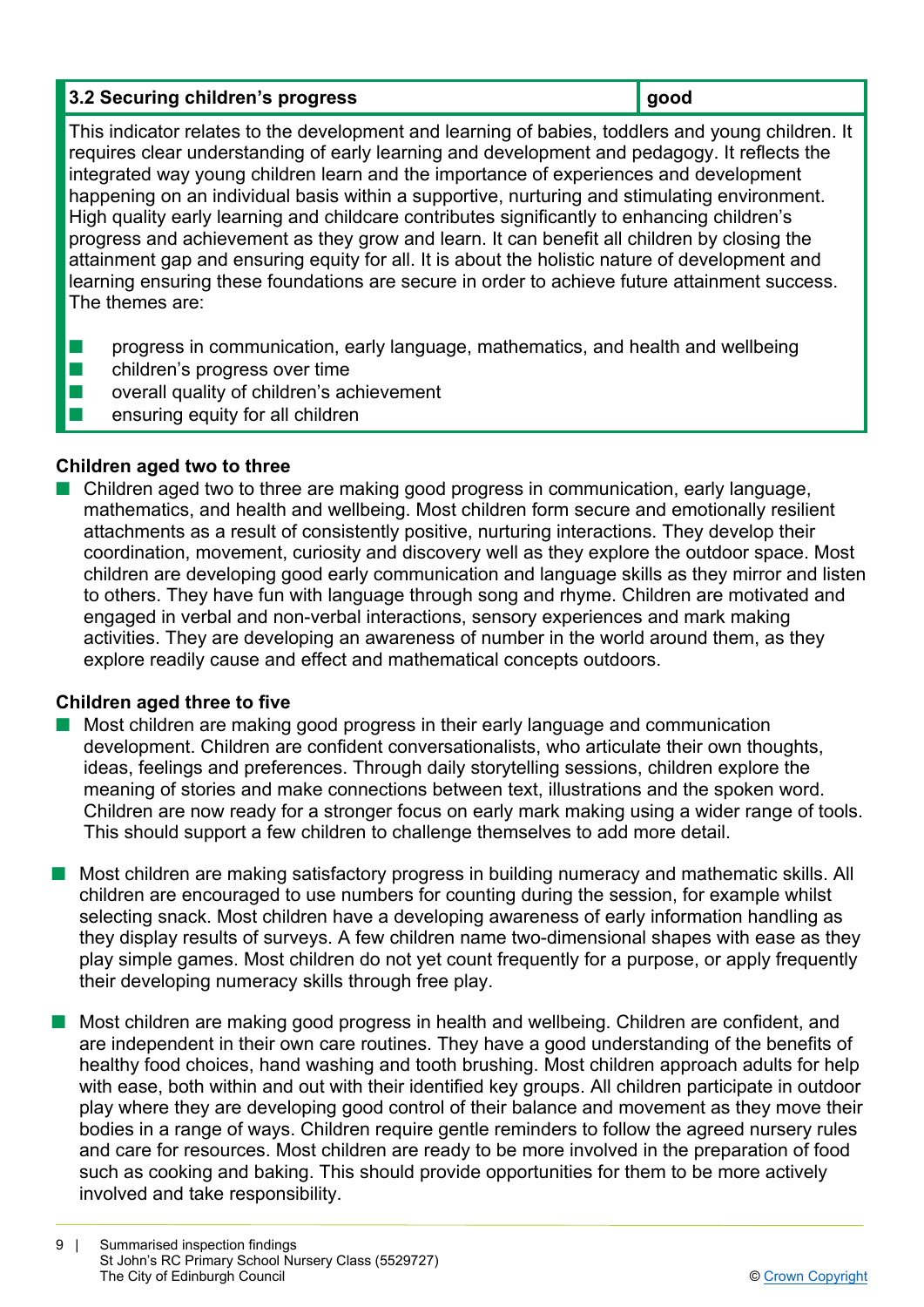- $\blacksquare$  Children are successful learners as they invent and play ball games in the outdoor area. Most children are becoming responsible citizens as they raise money for charity and help decide how to spend funds. Children develop their confidence and are proud of their achievements celebrated by practitioners and families in attractive, interactive displays.
- **n** Practitioners have a warm and caring relationship with families. Families are valued and included in the life of the nursery and their children are happy. Practitioners are sensitive to individual families' circumstances and how they can provide support. The team anticipates, and responds well to, changes in children's lives that impact on their learning. Key workers communicate effectively with other agencies to implement appropriate strategies. This effective partnership working supports children to make good progress. Specific targeted work on literacy and numeracy is effective.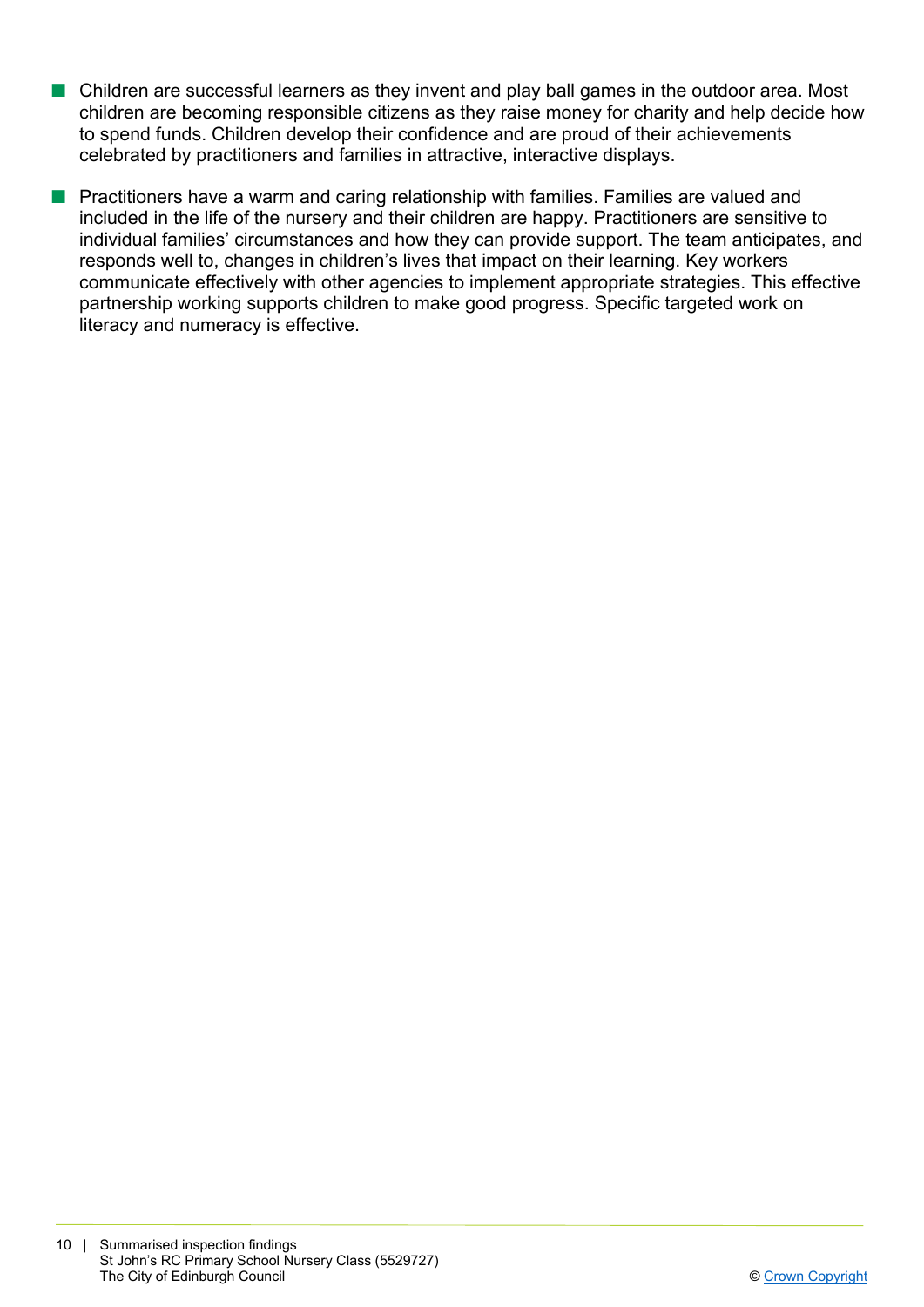## **Care Inspectorate evidence**

## **1. Quality of care and support**

Interactions between children, their peers and staff were warm and respectful. Staff showed an interest in children's experiences and were committed to promoting their wellbeing and development. When invited into children's play, they responded with enthusiasm. Children received support and comfort, for example when they had a fall. This helped them to feel nurtured and respected.

Children and families had positive and trusting relationships with the nursery team. Staff had a good understanding of children's home experiences and valued their individual personalities. This contributed to children being included and respected. Children's personal plans included information about how staff could promote their health, wellbeing and development. The nursery could further develop their approach to personal plans by ensuring any changes or updates are consistently recorded and reviewed with parents. This will help ensure the information remains meaningful and builds a holistic picture of children's care and support needs.

Where children required additional support, staff worked well together to promote children's needs. Partnership working with other professionals resulted in children getting the support they needed in a way that was right for them. Strategies of support were effective and used well by staff to promote children's wellbeing and development. For example, the use of sign-a-long with the younger children was an effective tool to encourage communication and language skills.

Staff spoke confidently about children's medical needs; however, some medication forms did not follow best practice guidance. Some records noted signs and symptoms as 'when required' and did not record the specific symptoms. This meant there was the potential for confusion to occur regarding when a child should receive the medication. We signposted the nursery to the guidance 'Management of medication in daycare and childminding services' and were confident they would address the issue.

Staff understood how to deal with child protection concerns. They had received training to support them in their role. Staff were confident about how and why they would raise concerns about a child's safety and wellbeing. There were some procedures that could be further developed in relation to consistently using chronologies and recording contacts. This would contribute to the nursery having a consistent overview of any concerns and follow up actions. We signposted the Head Teacher to guidance in relation to chronologies to support this area for improvement.

Staff had developed their approach to group story times and children were now enjoying stories in smaller, targeted groups. This was having a positive impact on their engagement and learning. However, children would benefit from staff further reviewing the pace and routines of the nursery sessions, as play was also interrupted to do tasks such as tooth brushing or manage various pickup times. To contribute to children having consistently positive experiences, consideration should be given to managing routines in a way that effectively supports the needs and experiences of all children.

#### **Care Inspectorate grade: good**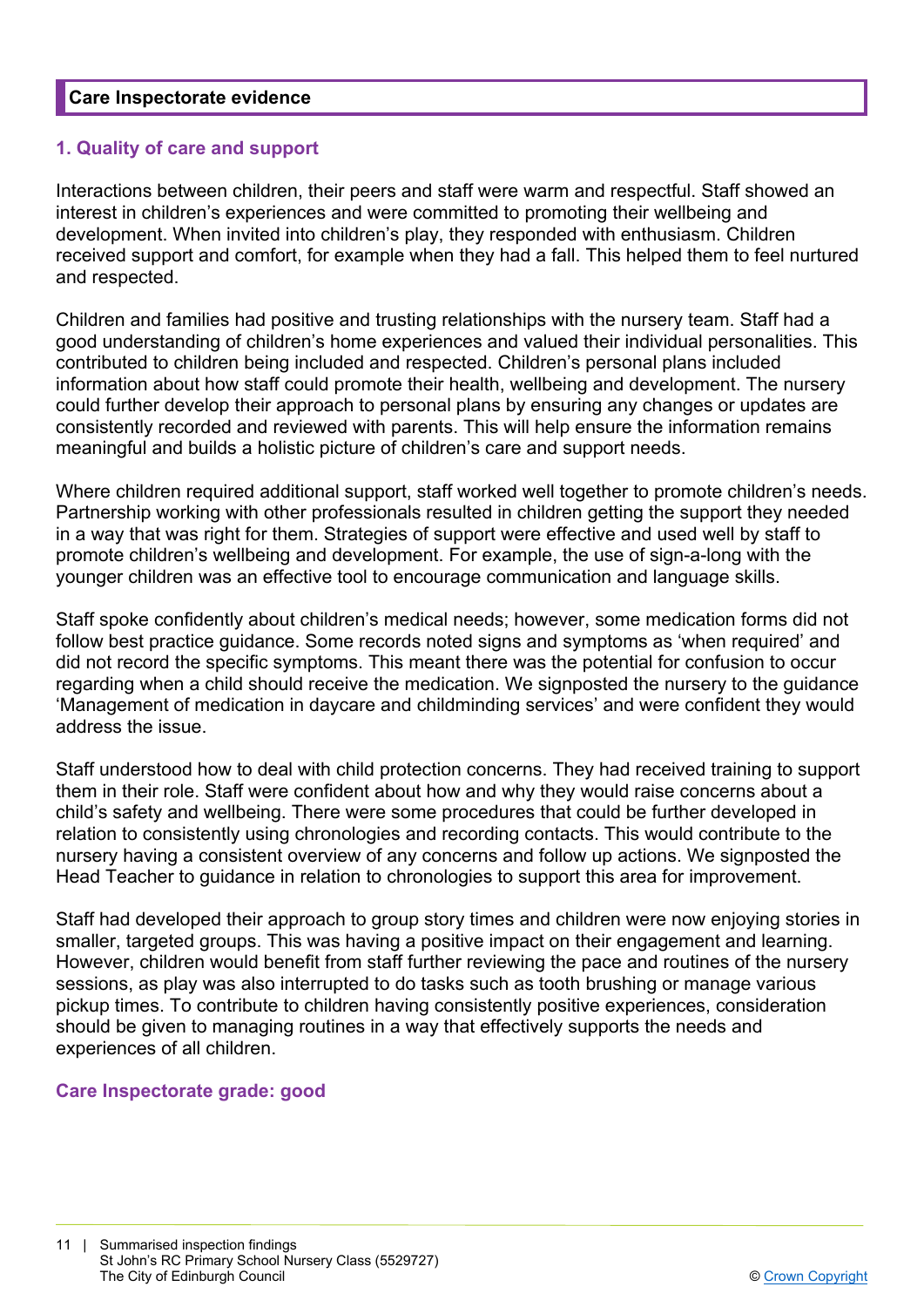# **2. Quality of environment**

The environment was bright, comfortable and welcoming for children. The furnishings and equipment were of a high quality and set out in a way that allowed children the freedom to select resources to use in their play. This helped children to engage in experiences and activities that were of interest to them.

The spacious and interesting outdoor area gave children opportunities to be active and healthy. Children used the outdoor space well, playing together and having fun. Staff training had supported the nursery team to consider children's choices and embed a free-flow approach to outdoor play across the sessions. This was having a positive impact on children's play opportunities and wellbeing. However, children's experiences could be further enhanced through staff developing a shared understanding of a risk benefit approach to play. There was potential for children to have greater opportunities to explore, take and manage risks across their play and learning. To enable children to experience appropriately challenging play opportunities, further engagement in best practice guidance would support staff to enhance their skills and knowledge in this area.

Children had some opportunities to use 'loose parts' and open-ended materials. This helped them to explore through their natural curiosity and use their imagination. There was potential to enhance the use of 'loose parts' and open-ended materials both indoors and outside. For example, additional open-ended materials could be provided within areas of the garden to further support children's learning, creativity and inquiry skills. Children would benefit from staff developing a greater understanding of provocation to further support children's use and engagement with resources.

The nursery environment was clean, safe and secure. Accidents were dealt with and recorded appropriately. Parents were informed about how their child had been cared for and comforted. Some accidents and incident require notification to the Care Inspectorate. To ensure the nursery are able to work in partnership with the Care Inspectorate to promote the safety and wellbeing of children the Head Teacher would benefit from developing a greater understanding of their duty to notify the Care Inspectorate of such events.

#### **Care Inspectorate grade: good**